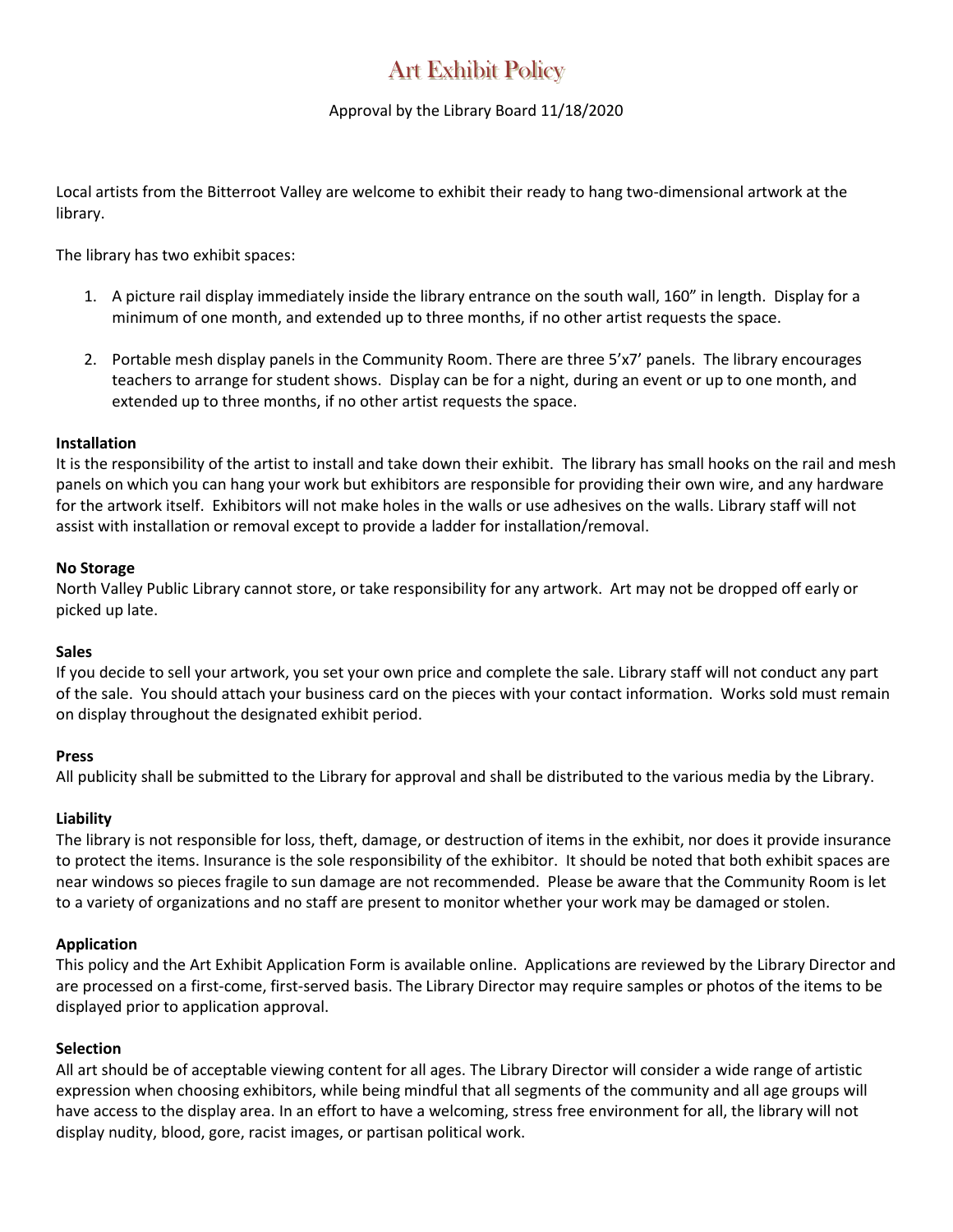The Library Director reserves the right to reject any exhibit in full or in part, including during the time-period of the exhibit.

Works that are of high value, fragile in nature or in a frame of questionable durability may be rejected. Size limitations may apply.

Providing display space for artistic works does not constitute endorsement of the views expressed in those works by North Valley Public Library staff or board members, or by members of the North Valley Public Library or the Library Foundation.

#### **Agreement**

Once an exhibit has been selected for display, the Library Director or designee will notify the exhibitor and schedule the display period. The library reserves the right to change, reschedule or cancel exhibits when necessary.

The exhibitor will be provided with the Art Exhibit Release Agreement. **Prior** to installation, the exhibitor must complete, sign and date the agreement and return it to the Library Director.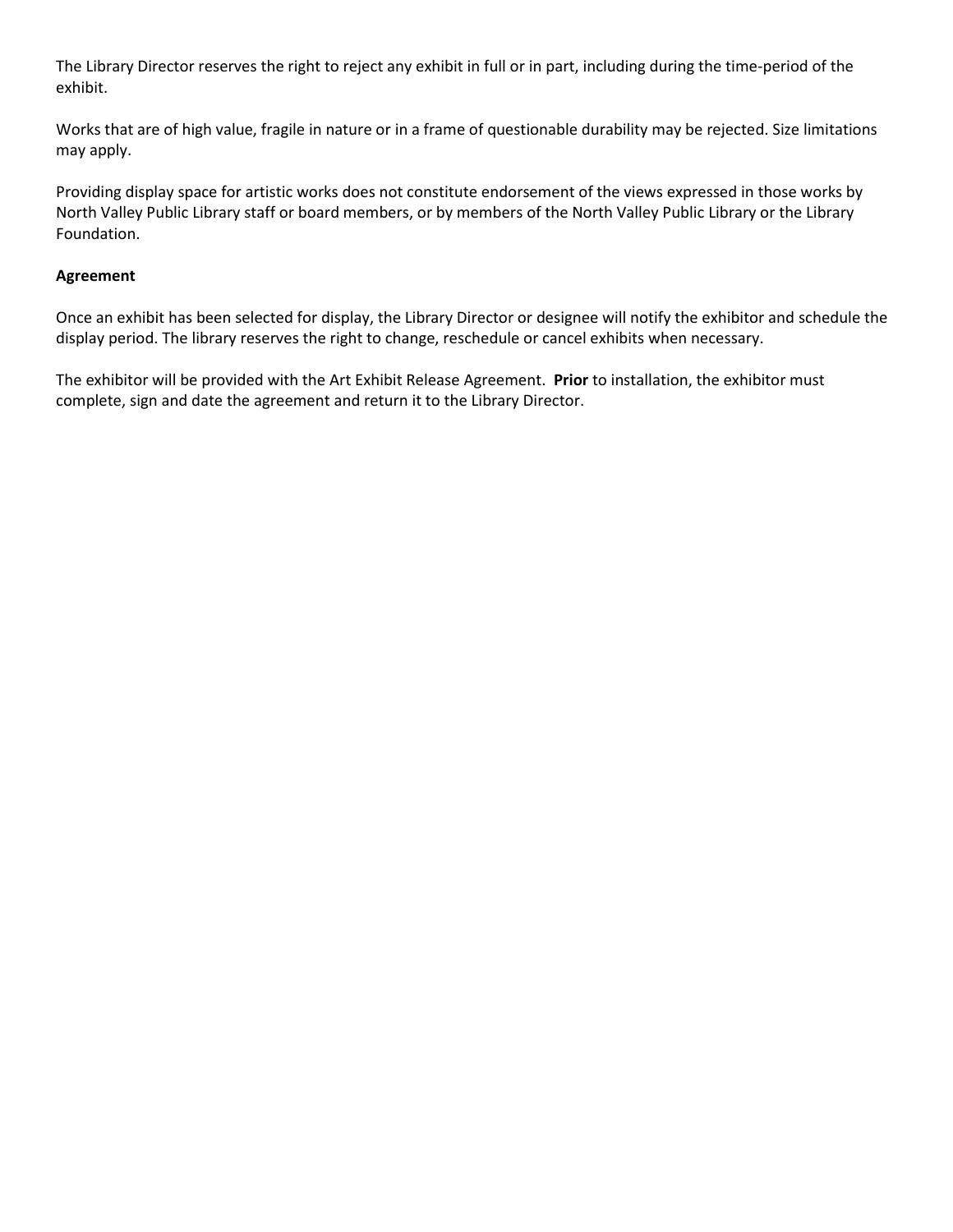# NORTH VALLEY

## **Art Exhibit Application Form**

| Thank you for your interest in exhibiting at the North Valley Public Library. Please complete the following application |
|-------------------------------------------------------------------------------------------------------------------------|
| and return it to the Library Director.                                                                                  |

| Email                                                         |                                                                                                                      |     |    |  |
|---------------------------------------------------------------|----------------------------------------------------------------------------------------------------------------------|-----|----|--|
|                                                               | Would you be willing to present a program about your work? (circle one):                                             | Yes | No |  |
| If yes, please describe the program you would like to present |                                                                                                                      |     |    |  |
| Exhibit request (choose one):                                 | Main library rail display (1 month)                                                                                  |     |    |  |
|                                                               | Community Room mesh display (Length of display requested: ______________________                                     |     |    |  |
| item(s) to be displayed prior to application approval.        | Please describe the work(s) you wish to exhibit and media. The Library Director may require samples or photos of the |     |    |  |
|                                                               |                                                                                                                      |     |    |  |
|                                                               |                                                                                                                      |     |    |  |
|                                                               |                                                                                                                      |     |    |  |
|                                                               | Approximate number of pieces in exhibit: National Contract of the Contract of the Contract of the Contract of        |     |    |  |
|                                                               | By signing below, you affirm that you have read the Art Exhibit Policy and abide by the policy:                      |     |    |  |
|                                                               |                                                                                                                      |     |    |  |
| Please return your completed application to:                  |                                                                                                                      |     |    |  |
| <b>Library Director</b><br><b>North Valley Public Library</b> |                                                                                                                      |     |    |  |
| 208 Main Street<br>Stevensville, MT 59870                     |                                                                                                                      |     |    |  |